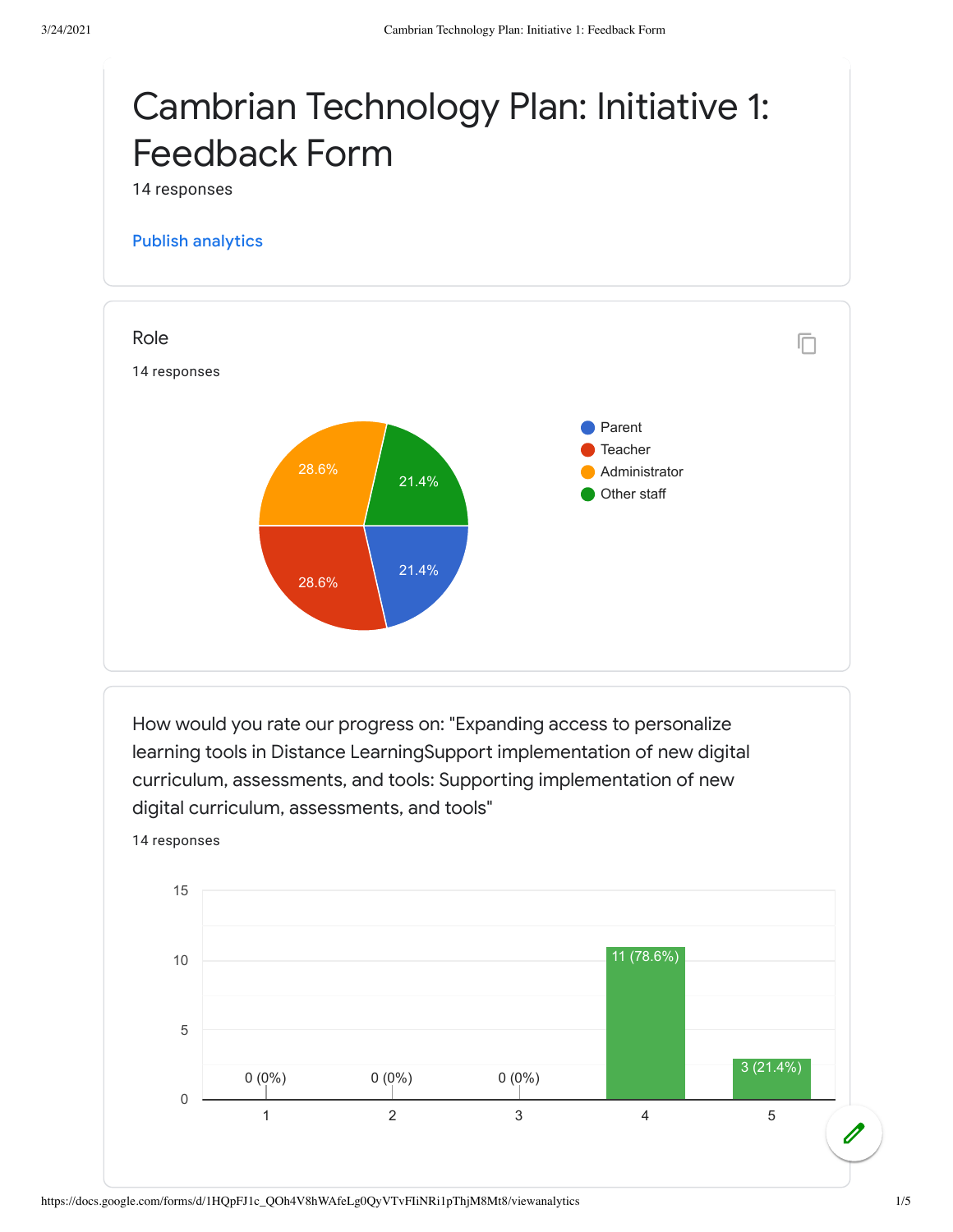

How would you rate our progress on: "Process for vetting classroom digital tools for student data privacy"





 $\mathscr{O}$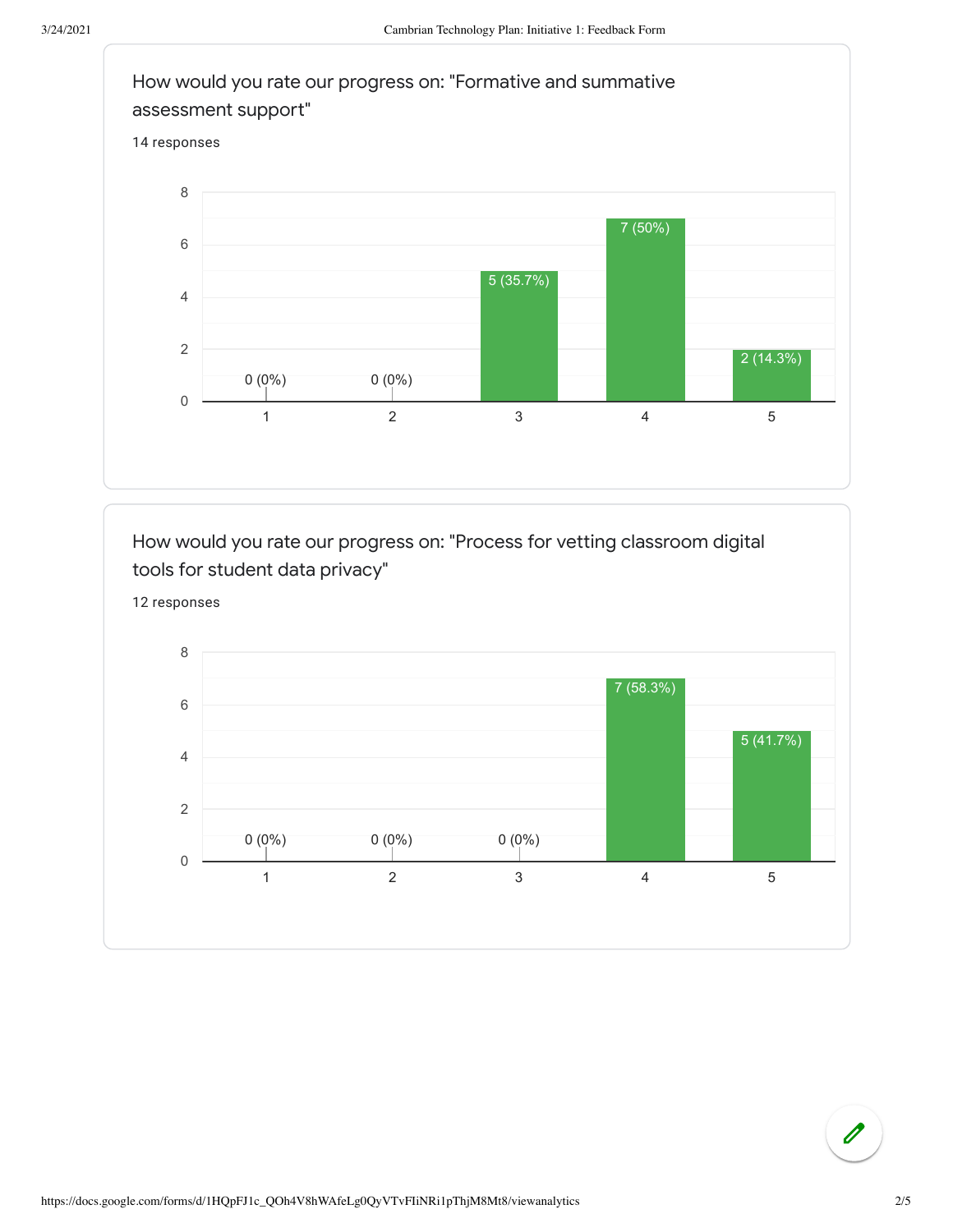





13 responses

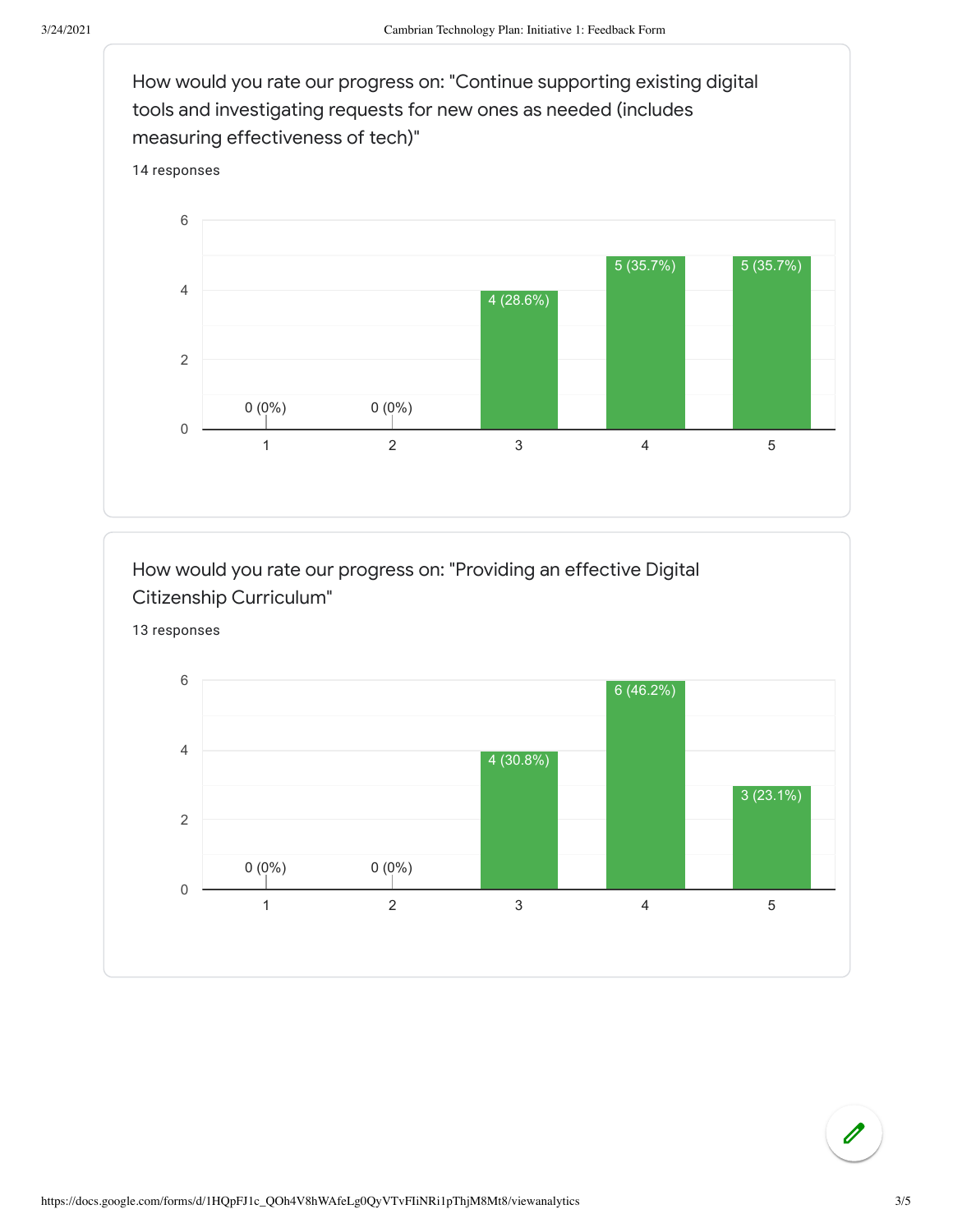

How would you rate our progress on: "Providing a framework for evaluation digital tool effectiveness"



## 13 responses

0